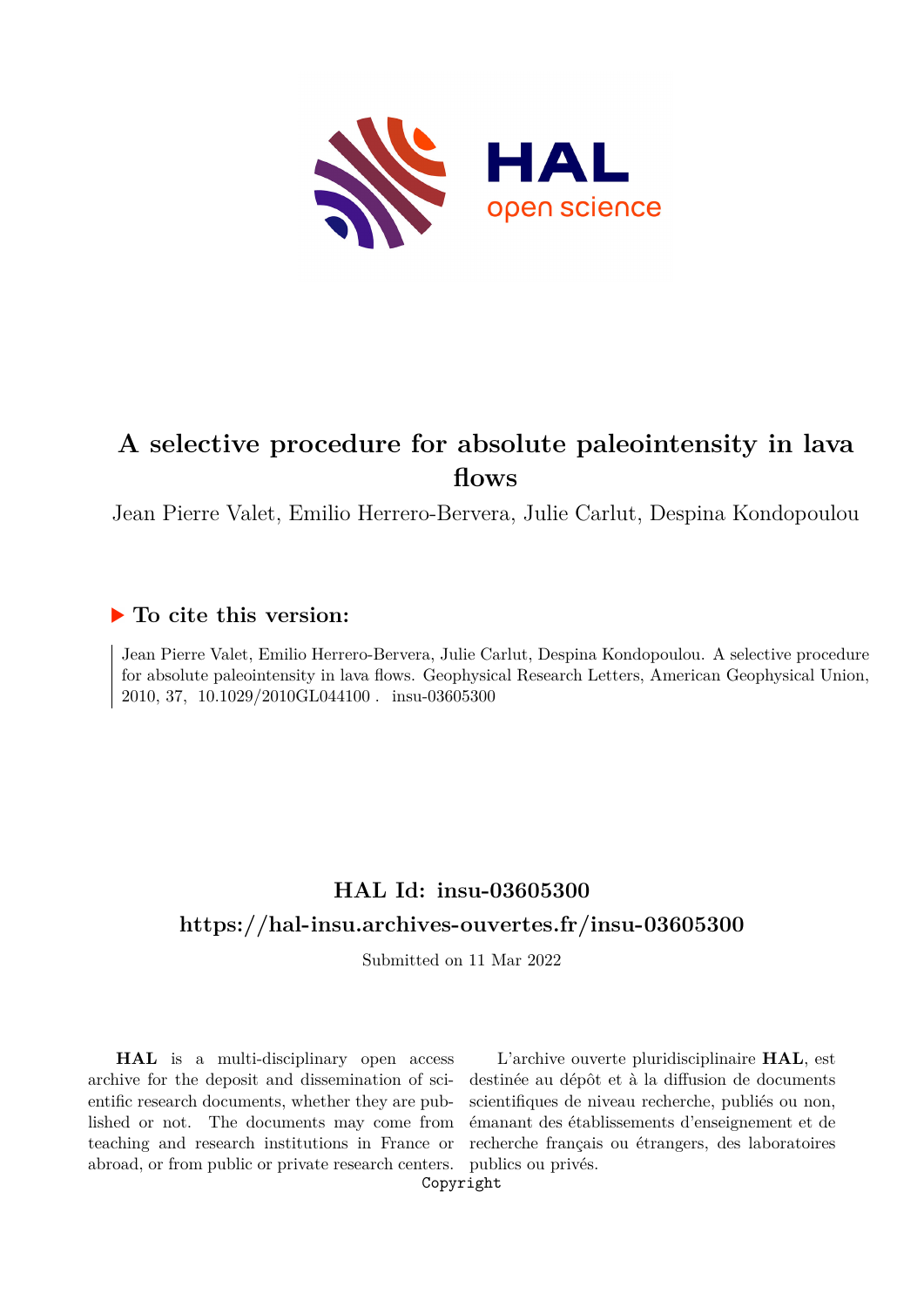### A selective procedure for absolute paleointensity in lava flows

Jean Pierre Valet,<sup>1</sup> Emilio Herrero-Bervera,<sup>2</sup> Julie Carlut,<sup>3</sup> and Despina Kondopoulou<sup>4</sup>

Received 25 May 2010; revised 7 July 2010; accepted 9 July 2010; published 25 August 2010.

[1] We present a compilation of experiments of absolute paleointensity using double heating protocols on very recent lava flows from Hawaii, La Réunion, the Canary islands and Santorini. The existence of a sharp distribution of grain sizes carried by a single mineralogical phase always yielded successful determinations of paleointensity that deviate by less than 10% from the actual field value. Thus, a rapid decrease of at least 70% of the initial magnetization over a narrow range of temperatures prior to the Curie point combined with a unique mineralogical phase define an optimal situation for obtaining reliable estimates of absolute paleointensity. Consequently, we suggest that stepwise standard thermal demagnetization of companion specimens should be routinely performed prior to paleointensity experiments. Not only do these measurements provide important information about the characteristic magnetization, but they indicate which samples are appropriate for paleointensity experiments, which increases the success rate to almost 100%. Citation: Valet, J. P., E. Herrero‐Bervera, J. Carlut, and D. Kondopoulou (2010), A selective procedure for absolute paleointensity in lava flows, Geophys. Res. Lett., 37, L16308, doi:10.1029/2010GL044100.

#### 1. Introduction

[2] When cooling down lava flows acquire a thermoremanent magnetization that records the direction and the intensity of the geomagnetic field. In principle, the direction of the field can be isolated properly after thermal demagnetization, but it is much more delicate to determine the field intensity. The classical approach for paleointensity studies [Thellier and Thellier, 1959; Coe, 1967] relies on the amount of original magnetization lost after zero‐field heating versus the one imparted after in‐field heating at the same temperature. This comparison requires partial remagnetization of the samples by heating them in presence of a known laboratory field. Since the protocol is repeated at incremental temperature steps it is very time‐consuming, but the most limiting parameter is the low success rate (10–20%) of the experiments due to mineralogical changes produced during heating. Various techniques have been proposed including the use of plagioclase [Cottrell and Tarduno, 1999] extracted from basaltic samples, but they do not convincingly reduce the duration of the experiment. The use of basaltic glass [*Pick*]

and Tauxe, 1993] can be seen as an alternative to the whole rock basaltic samples, but it is not completely exempt of problems and sampling locations are not readily available. So far, there is no suitable criterion to select the samples that would be appropriate for paleointensity experiments. It is usually considered that reversible thermomagnetic curves are a favorable situation [Valet, 2003] but this condition is not sufficient and does not always yield acceptable determinations. This reinforces the importance of investigating what basic properties could be used to discard inappropriate specimens. In the meantime, it is also critical to estimate the degree of fidelity of the determinations, which can only be achieved by studying historical or contemporaneous flows.

[3] With these objectives in mind, we recently performed an exhaustive study of the 1955 and 1960 flows in Hawaii [Herrero-Bervera and Valet, 2009]. We noticed a link between the unblocking temperature spectra derived from the resistance of the natural remanent magnetization (NRM) to heating in zero field and the accuracy of the value of paleofield. This points out the origin of difficulties in presence of a wide distribution of grain sizes and/or the existence of several magnetic phases. These conclusions, being restricted to two Hawaiian flows, must be validated for other volcanic provinces. In order to achieve this goal we have followed the same philosophy as for the 1955 and 1960 Hawaiian flows by restricting the experiments to historical flows. We have selected lava flows from Sicily (Mount Etna), Canary, Réunion, and Santorini (Greece) islands to which we have added the 1859 lava flow from the Big Island of Hawaii.

#### 2. Experiments and Results

#### 2.1. Thermomagnetic Experiments

[4] We carried out thermomagnetic experiments in strong fields of 720 mT up to 700°C using a Variable Field Translation Balance instrument. In Figure 1 are plotted the thermomagnetic heating and cooling curves along with the evolution of TRM intensity during thermal demagnetization in zero field for companion specimens. For comparison we also show typical results obtained from the 1955 and 1960 neighbored flows [Herrero-Bervera and Valet, 2009]. The pattern of the decreasing TRM is either linear at almost all temperatures or roughly exhibits two slopes with a faster decrease at high temperatures and a Curie point of 570–580°C due to almost pure magnetite. Thermomagnetic curves are rightfully frequently considered as a good technique to select samples for paleointensity experiments. It is thus interesting to scrutinize their characteristics with respect to the success of the paleointensity experiments. For this reason we have indicated when no determination of absolute paleointensity has been obtained for the companion samples shown in Figure 1. Keeping in mind that there may be some differences between the two samples we can draw a few conclusions. The first one is that reversible thermomagnetic

<sup>&</sup>lt;sup>1</sup>Institut de Physique du Globe de Paris, Paris, France.<br><sup>2</sup>Paleomagnetics, and Petrofabrics, Laboratory, HIG

<sup>&</sup>lt;sup>2</sup>Paleomagnetics and Petrofabrics Laboratory, HIGP, SOEST, University of Hawaii at Manoa, Honolulu, Hawaii, USA. <sup>3</sup>

<sup>&</sup>lt;sup>3</sup>Laboratoire de Géologie, , UMR 8538, Ecole Normale Supérieure, Paris, France.

<sup>&</sup>lt;sup>4</sup>Department of Geophysics, Aristotle University of Thessaloniki, Thessaloniki, Greece.

Copyright 2010 by the American Geophysical Union. 0094‐8276/10/2010GL044100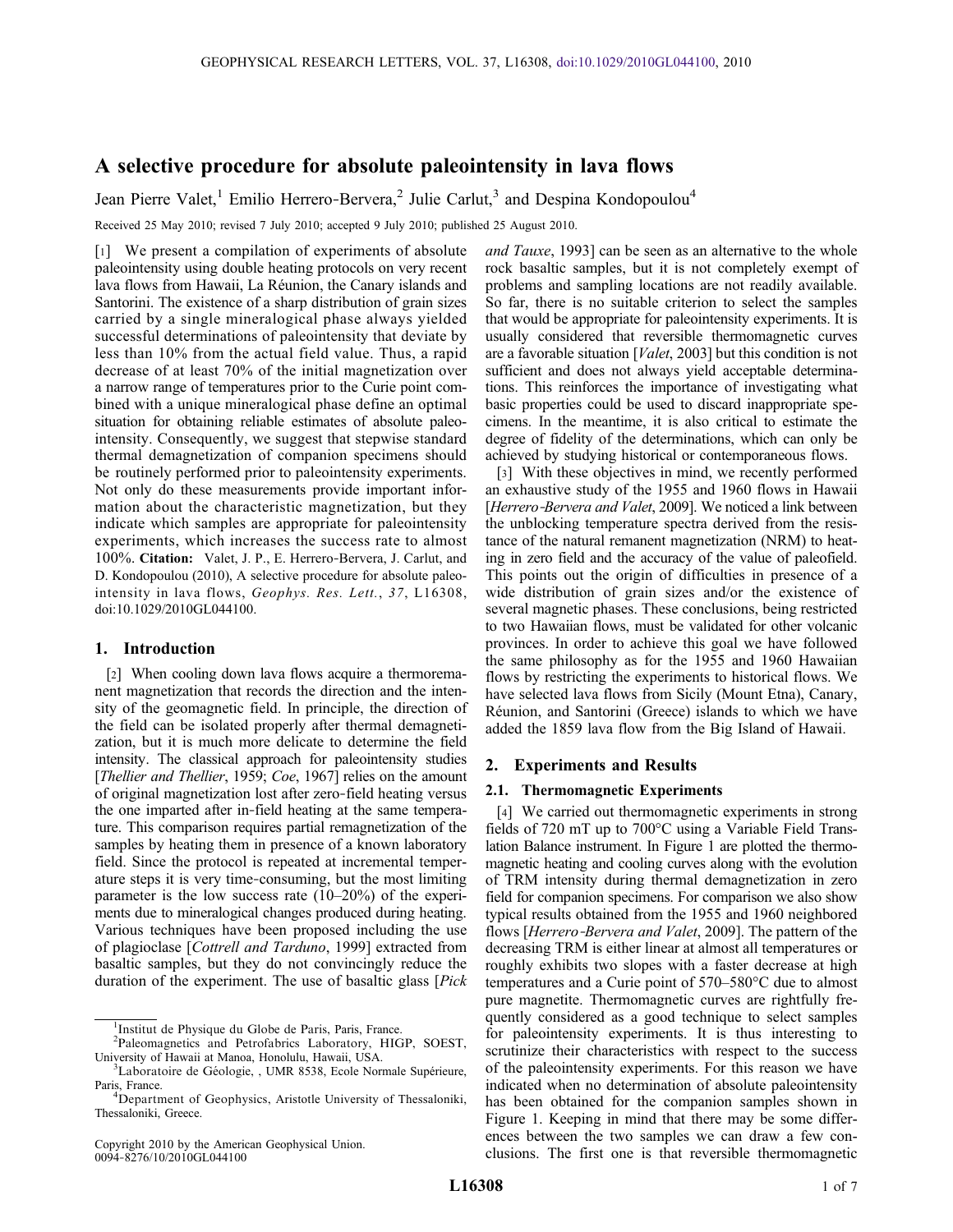

Figure 1. Typical thermomagnetic curves for samples from the 1859, 1955 and 1960 Hawaiian flows. For each sample is shown the evolution of the initial NRM of a companion sample taken from the same core as a function of temperature. The changes in NRM have been derived from the experiments of absolute paleointensity. Samples that did not yield any suitable result are mentioned as failed, while all others have been successful.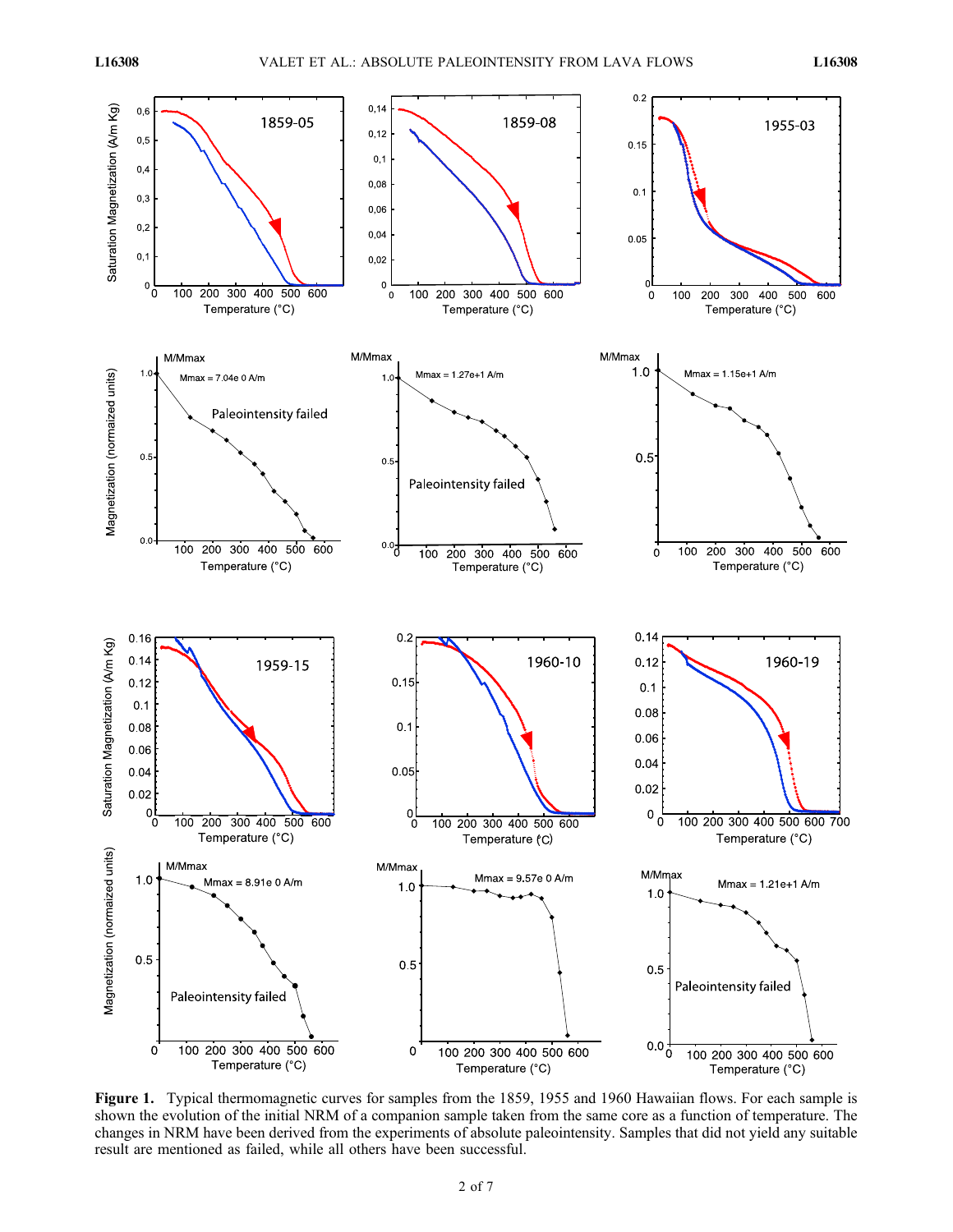curves do not guarantee the absence of mineralogical changes during heating and thus not also the success of the experiments. We also note that similar thermomagnetic patterns (e.g., 1960‐10 and 1960‐19) can be associated with either successful or failed paleointensity experiments (a failed experiment being defined when the paleointensity deviates by more than 10% from the expected field intensity). The second one is that the thermomagnetic curves (especially the heating curves) can be quite different from the evolution of the NRM upon thermal demagnetization (e.g., 1955‐03 and 1960–10), which partly explains the first point. Thus thermomagnetic curves can certainly be used as a first-order selection procedure, but they do not provide any definite indication about the success and the reliability of the future experiments. For this reason we prefer to investigate the characteristics of the initial NRM.

#### 2.2. Hawaiian 1859, 1955 and 1960 Lava Flows

[5] Paleointensity experiments were carried out using the Coe version [Coe, 1967] of the Thellier experiments but we measured the TRM prior to the NRM [Valet et al., 1998]. We routinely performed pTRM checks mostly after each new temperature step. The quality of the pTRM checks was defined from the mean of the deviations between each initial pTRM and the corresponding check over the NRM‐TRM segment presumably selected for the calculation of the slope. The deviation has been expressed in percentage (DEV) after normalizing the DEV value, defined as DEV =  $\Sigma$  (pTRMpTRMcheck), with respect to the length of the TRM segment. Similarly, we also considered the largest deviation (maxDEV) obtained at all steps. Note that in contrast to the calculation of the DRAT [Selkin and Tauxe, 2000] we did not incorporate any value of the NRM in the calculation of DEV because they are decoupled from the pTRM checks.

[6] Only one sample (08A) out of 13 from the 1859 basaltic Hawaiian flow could have been tentatively used for field determination. Such low success has been caused by the presence of negative pTRM checks and/or the absence of a well identified linear segment of the NRM‐TRM plot. In Figures 2a–2c we show three typical Arai plots with the evolution of their NRM upon demagnetization. The NRM of sample 05B linearly decreased with temperature so that less than 25% of its initial intensity remained at 450°C. The Arai plot with a slightly concave shape and negative pTRM checks has been rejected as indicated (Figure 2a). The second sample (03B in Figure 2b) has preserved 40% of its magnetization beyond 450°C and shows a better Arai plot with negative pTRM checks beyond 350°C. However the curve shows no segment with positive checks that can be used to calculate a paleointensity. In these two cases the characteristic concave shape of the NRM‐TRM graphic indicates the existence of multidomain grains which is also depicted by a large distribution of unblocking temperatures [Kissel and Laj, 2004; Herrero-Bervera and Valet, 2005, 2009]. The hysteresis parameters indicate grain sizes in the pseudo‐single domain ranges for all specimens and are thus not diagnostic. Lastly, sample (08A, Figure 2c) has a low‐temperature segment and very low DEV values that make it appropriate for calculation of paleointensity. It is striking that the slope gives a field value which is 23% higher than the expected field intensity. Note that the fraction f of the NRM incorporated in the NRM‐TRM segment used to calculate this slope [Coe, 1967] is only 26%, thus below some criteria

of acceptance [Kissel and Laj, 2004; Herrero‐Bervera and Valet, 2009]. Thus, despite a larger proportion of grains with high unblocking temperatures (52% of the NRM magnetization at 450°C) the grain size distribution remains too wide for providing a correct estimate, similarly to many unsuccessful samples from the neighbored 1955 and 1960 flows (Table 1). In Figures 2d and 2e are shown two interesting results from these last two flows. Despite its linear Arai plot and positive checks, it is striking that the paleofield derived from the first sample is 27% off the expected field intensity and that only 39% from the initial magnetization remained at 450°C in this case. In contrast 91% remained at the same step in the second sample (Figure 2e) which provided a suitable field value. These results point out the importance of the unblocking temperatures distribution for successful experiments of absolute paleointensity.

#### 2.3. Etna and Réunion

[7] We have conducted paleointensity experiments from three recent basaltic flows (1971, 1986, 1992) of the Etna volcano but the overall quality of the diagrams was not suitable to calculate a paleofield determination. One characteristic sample from each flow is shown in Figures 2f–2h. Sample E71E2 (flow1971) has kept 50% of its initial magnetization after heating at 450°C and displays a low temperature segment characterized by a mean DEV of 10% which is not really acceptable. It is thus not completely surprising that the paleointensity deviates by almost 40% from the expected value. The sample from the 1986 flow (Figure 2g) shows two mineralogical phases the first one being characterized by a decrease of the magnetization between 20°C and 300°C. This is likely caused by titanomagnetite and a smaller amount of magnetite. There is a unique low temperature segment associated with the first phase that gives a value 35% higher than expected. Lastly, the sample from 1992 (Figure 2h) is characterized by a large distribution of grain sizes but a relatively small mean DEV of 5%. Sixty percent of its initial magnetization has been lost after 450°C and the pTRM checks at 350°C and 400°C are negative. The value of  $25\mu$ T derived from the lower unblocking temperatures only represents 43% from the expected field intensity. Thus, even samples with appropriate Arai diagrams can indicate erroneous paleointensity. It is also noticeable that none of them displays a sharp distribution of high unblocking temperatures (Table 1).

[8] Measurements have been made from four blocks taken from the 1984 recent basaltic flow at the Réunion island. Sample R1984 26A (Figure 2i) has positive pTRM checks and a concave down shape with one low and one high temperature segment with a very different slope. This situation is linked to the existence of multidomain grains which prevents from any rigorous interpretation. The following sample (Figure 2j) is characterized by a linear and thus again an acceptable Arai plot with a unique slope but a paleointensity value which is 13% too low, thus not successful. If we refer to the evolution of its magnetic moment we notice that 60% of the magnetization has been retained at 450°C. This result suggests that the limit of 60% residual magnetization at 450°C is not stringent enough to obtain an accurate determination of paleointensity, which confirms the conclusions obtained for the 1955 and 1960 flows [Herrero-Bervera] and Valet, 2009] setting up the limit above 70%. In fact, none of the 19 studied samples kept more than 60% of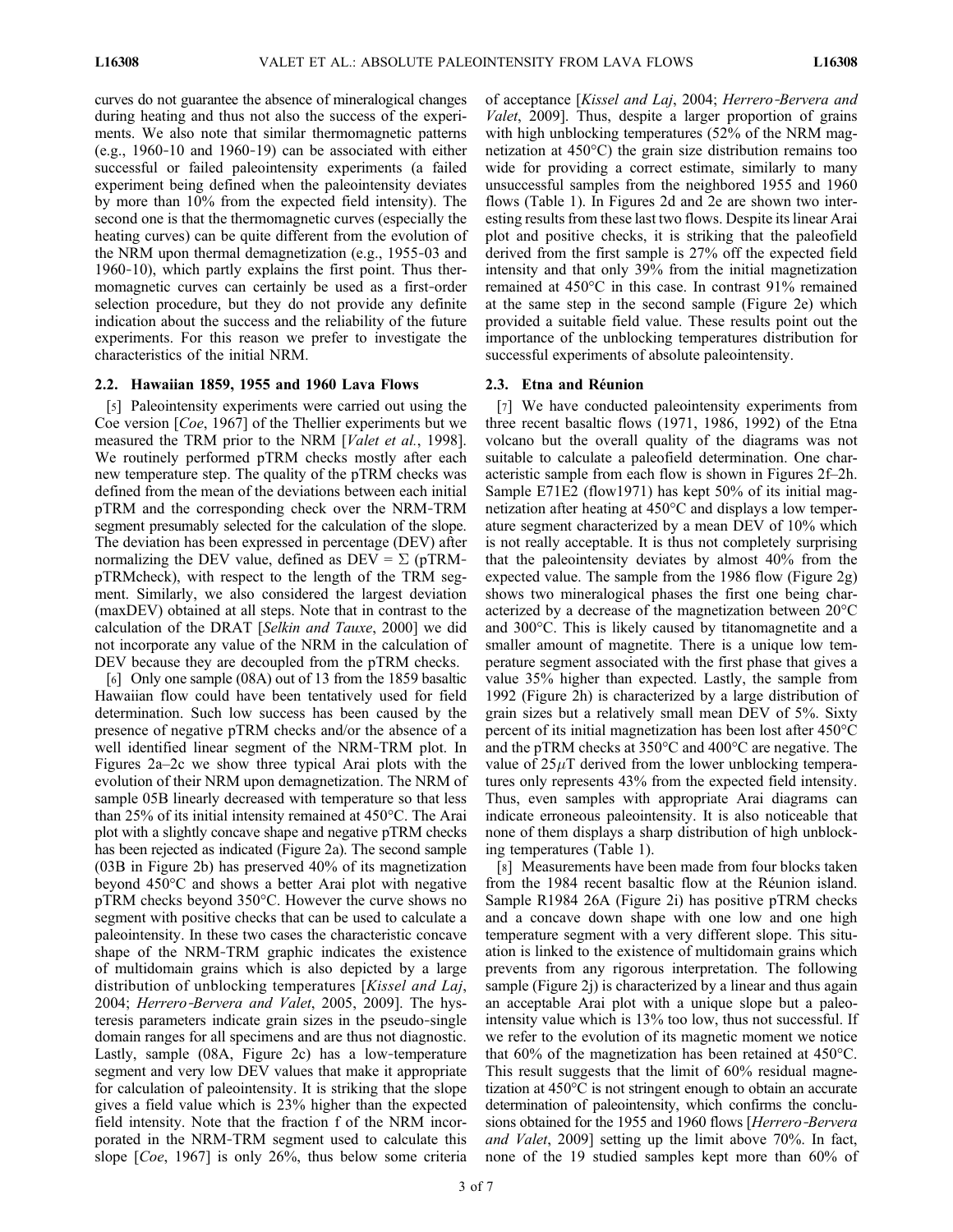

Figure 2. Arai plots and evolution of NRM during thermal demagnetization for samples from (a–e) Hawaii, (f–h) the Etna volcano and (i, j) the Réunion island. Red dots indicate the percent of magnetization remaining at 450°C. Delta gives the deviation between the paleointensity and the expected field intensity at the age of the flow. "Rejected" diagrams are for samples with non linear well defined NRM-TRM slope and/or negative pTRMchecks, while "failed" indicates field determinations that deviate by more than 10% from the expected field intensity. Surrounded diagrams correspond to samples with successful determinations.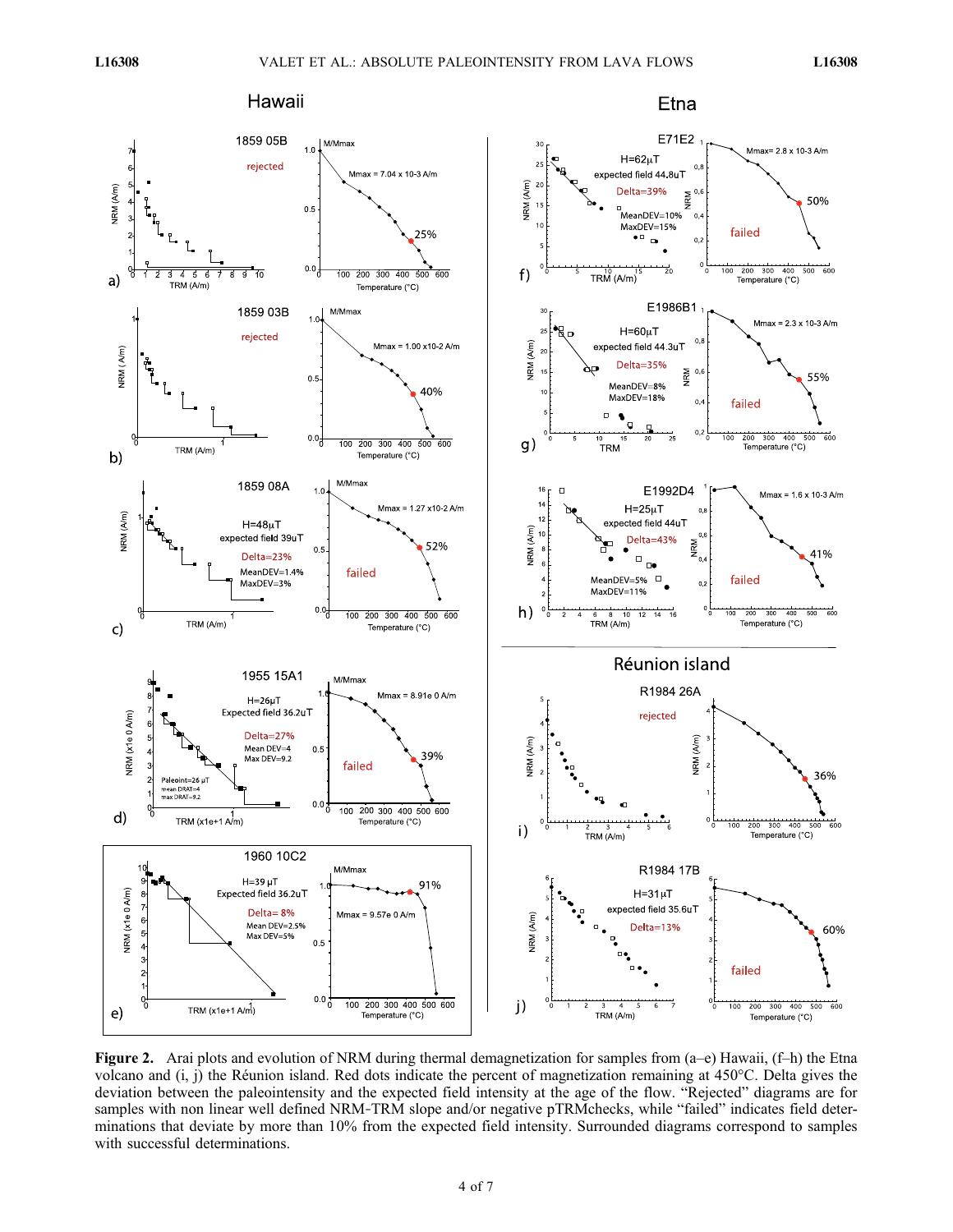Table 1. Statistics of the Experiments for Each Geographic Location<sup>a</sup>

|                       |       |          | $N_{\text{AraiOK}}/N_{\text{total}} N_{\text{(H} < 10\%)}/N_{\text{AraiOK}} N_{\text{M} > 70\%}/N_{\text{(H} < 10\%)}$ |
|-----------------------|-------|----------|------------------------------------------------------------------------------------------------------------------------|
| Hawaii 1955           | 4/23  | 4/4      | 4/4                                                                                                                    |
| Hawaii 1960           | 14/38 | 14/14    | 14/14                                                                                                                  |
| Hawaii 1859           | 0/12  | $\Omega$ | 0                                                                                                                      |
| Etna 1971, 1986, 1992 | 0/21  | $\Omega$ | 0                                                                                                                      |
| Réunion 1984          | 0/19  | $\Omega$ | 0                                                                                                                      |
| La Palma 1949         | 8/16  | 7/16     | 6/7                                                                                                                    |
|                       |       |          | f factor $>0.75$                                                                                                       |
| Santorini 1925, 1940  | 14/22 | 9/14     | 9/9                                                                                                                    |

<sup>a</sup>The first column indicates the ratio between the rejected samples based on unsuitable NRM‐TRM diagrams and pTRMchecks and the total number of samples used in the experiment. Note that only historical lava flows have been considered. The second column gives the ratio between the successful results (i.e., which deviate by less than 10% from the expected field) and the accepted Arai plots defined above. The third column is the ratio between the number of samples that preserved at least 70% of their magnetization at 450°C and the successful determinations of paleointensity. In the case of the Santorini lava flows with titanomagnetite we have used the f factor.

magnetization beyond 450°C and we did not obtain any acceptable determination of paleointensity (Table 1).

#### 2.4. Canary Islands and Santorini

[9] Interesting results have emerged from the experiments performed from recent flows at the Canary islands and Santorini. The upper sample (TED02C) in Figure 3a comes from a 700 years basaltic old flow from the Teide volcano (La Palma island). Only 12% of its initial magnetization have been preserved after heating at 450°C. Prior to this step the Arai plot exhibits a linear slope with a mean DEV of 6%. However, despite little uncertainties concerning the field estimate at the 13th century, the determination of paleointensity is 19% too high. The next sample (TAC02C2 in Figure 3b) from the 1595 flow in La Palma is also associated with a linear decay of its magnetization but with negative pTRM checks and has thus been rejected. Only 32% of its initial intensity was kept at 450°C. Sample LP49B (Figure 3c) has preserved 32% of its magnetization at 450°C and exhibits two mineralogical phases, likely high titanium titanomagnetite and magnetite. This situation has generated substantial changes during heating and thus negative pTRM checks so that the resulting Arai plot cannot be validated. The last sample (SJ02C in Figure 3d) from the same flow displays the opposite situation with a single mineralogical phase carried by magnetite and a very sharp distribution of its high unblocking temperatures with low DEV values. Eighty percent of magnetization has remained after heating at 450°C which then sharply drops until the Curie temperature. Such ideal conditions yield a value of absolute paleointensity which fits the expected field. Only samples with those characteristics similarly met the objective (Table 1). These results confirm further that a narrow distribution of unblocking temperatures with a unique mineralogical phase is the optimal situation for reliable field determinations.

[10] The consequences of two phases are also well illustrated by the samples from the 1925 and 1940 dacitic lava flows in Santorini. It is striking that the specimens shown in Figures 3e and 3f exhibit nice and linear Arai diagrams with positive pTRM checks (mean  $DEV = 2\%$ ) for the first one and a mean DEV of 9% for the other one. However the paleointensity deviates by more than 12% from the actual

field and we are evidently tempted to link this discrepancy to the spectrum of unblocking temperatures, notably to the rapid drop at low temperatures. Clearly again this situation is not favorable and appears here to result from the existence of two mineralogical phases. In contrast, the samples plotted in Figures 3g and 3h display a very abrupt decrease of their magnetization immediately prior to the Curie temperature which is only 300°C. The magnetic parameters do not reveal another significant mineralogical phase and the association of a sharp distribution of grain size with a single mineral yielded a reliable determination of paleointensity. An interesting difference with respect to the other flows is that the magnetization is carried by titanomagnetite. Despite the fact that this mineral has been reported as being unfavorable in some oceanic samples [*Carlut and Kent*, 2002] the present results indicate that it can provide suitable determinations when this is the unique mineralogical phase provided that it is associated with a very narrow range of grain sizes.

#### 3. Discussion and Conclusion

[11] All these experiments performed on a variety of lava flows share several interesting features. First of all they indicate that determinations of paleointensity have failed in presence of two and more well defined magnetic mineralogical phases. We even observed situations with quite acceptable Arai plots which yielded erroneous interpretations exceeding 13% and up to 23% (Table 1), which may cast some doubts regarding the common criteria of acceptance for paleointensity determinations. The amplitude of these deviations cannot be caused by local effects [*Valet and* Soler, 1999]. The presence of several phases is linked to complex evolution of the minerals. Long cooling favors the oxy‐exsolution of a single phase of magnetite whereas quenching preserves titanomagnetite. Subsequent heating in the laboratory reactivates a system that is not closed and produces further oxidation of titanomagnetite into magnetite. The second important point is that a sharp distribution of the unblocking temperatures below Tc (Table 1) is the unique optimal situation to obtain successful paleointensity that deviate by less than 10% from the actual field intensity.

[12] A direct consequence is that thermomagnetic experiments are appropriate to discern the presence of several mineralogical phases, but they do not tell anything about grain size distribution. Unfortunately, hysteresis parameters cannot be of any help on this matter since they always indicate pseudo‐single domain grains without any clear relation with the success rate of the paleointensity experiments. The present results and those derived from the 1955 and 1960 Hawaiian flows obtained from very different lava samples have confirmed that the most critical parameter is the evolution of the moment during thermal demagnetization which depends on both grain size distribution and magnetic mineralogy. Consequently, the suitable approach for selecting appropriate specimens is to perform thermal demagnetization on twin specimens from the same samples. We thus propose that samples with most of their magnetization (at least 70%) distributed within a very sharp range of unblocking temperatures prior to the Curie point are ideal candidates for obtaining suitable determinations of absolute paleointensity. This yields a straightforward selection of samples with acceptable Arai plots but also guarantees an accurate and more reliable determination of the field than by solely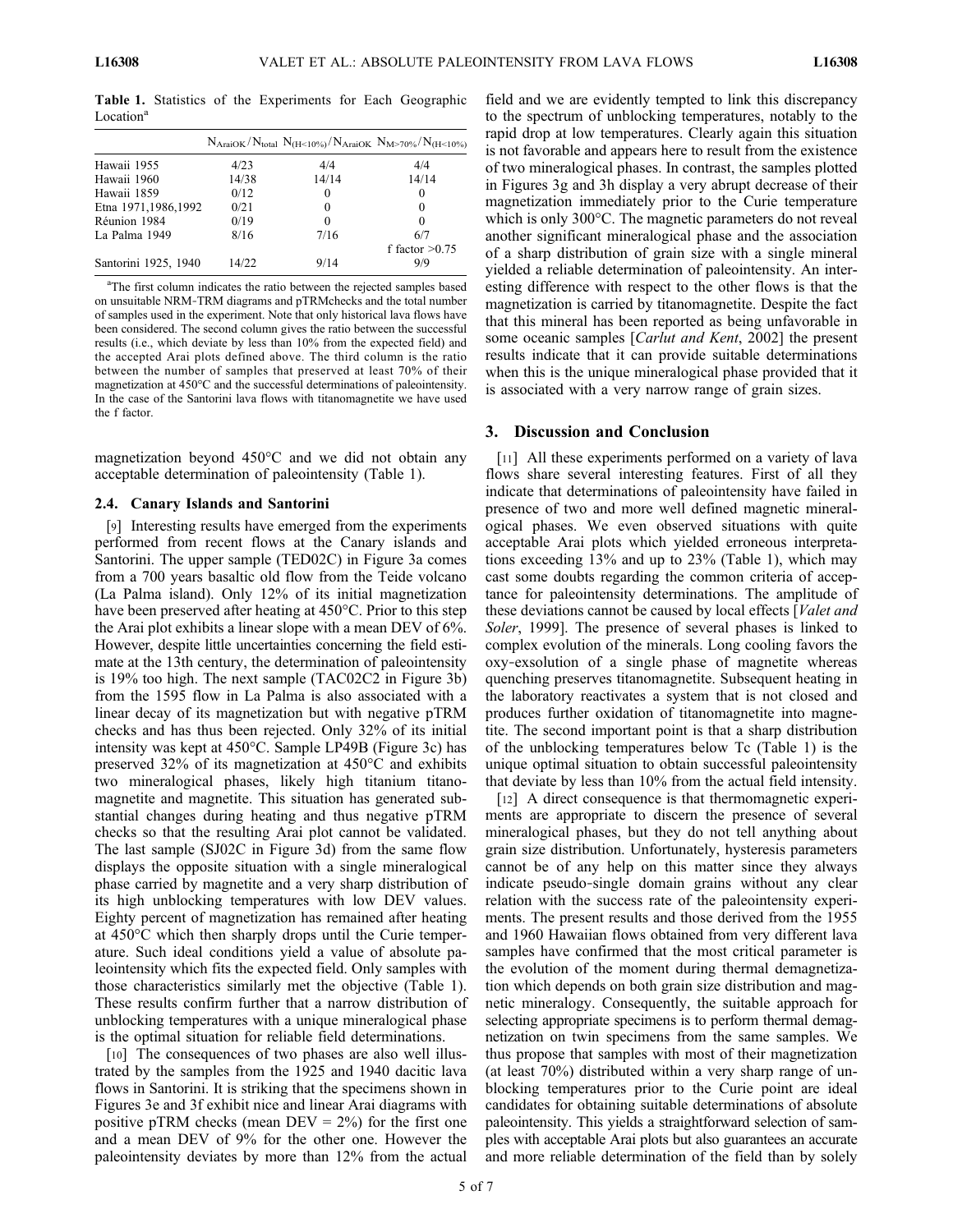

Figure 3. Same as in Figure 2 for samples from (a–d) the Canary islands and (e–h) Santorini.

relying on the quality of the Arai plots. For this reason we would not counsel relaxing the criteria described above. This protocol does not add any constraint because thermal demagnetization provides accurate characteristic directions which can be tested further against those derived from the paleointensity experiments. In fact, this is an efficient approach to document the within flow dispersion of the directions between the two sets of measurements and thus test the fidelity of the vector.

an anonymous referee. Data were processed using the PaleoMac software [Cogné, 2003]. Financial support to JPV and Julie Carlut was provided through the CNRS-INSU Intérieur de la Terre Program. E.H-B was supported by SOEST-HIGP and by the National Science Foundation grants EAR‐0510061, EAR‐1015329 and NSF EPSCoR Program. D.K. acknowledges the support of the Aristotle University of Thessaloniki (Greece). This is IPGP 3051 contribution, SOEST 7962 and HIGP 1859 contributions.

#### References

- [13] Acknowledgments. Xaver Quidelleur, Vicente Soler and Simo Spassov helped for sampling at various stages of this study. We appreciated constructive and helpful reviews by Professor Rob S. Coe and by
- Carlut, J., and D. V. Kent (2002), Grain‐size‐dependent paleointensity results from very recent mid‐oceanic ridge basalts, J. Geophys. Res., 107(B3), 2049, doi:10.1029/2001JB000439.